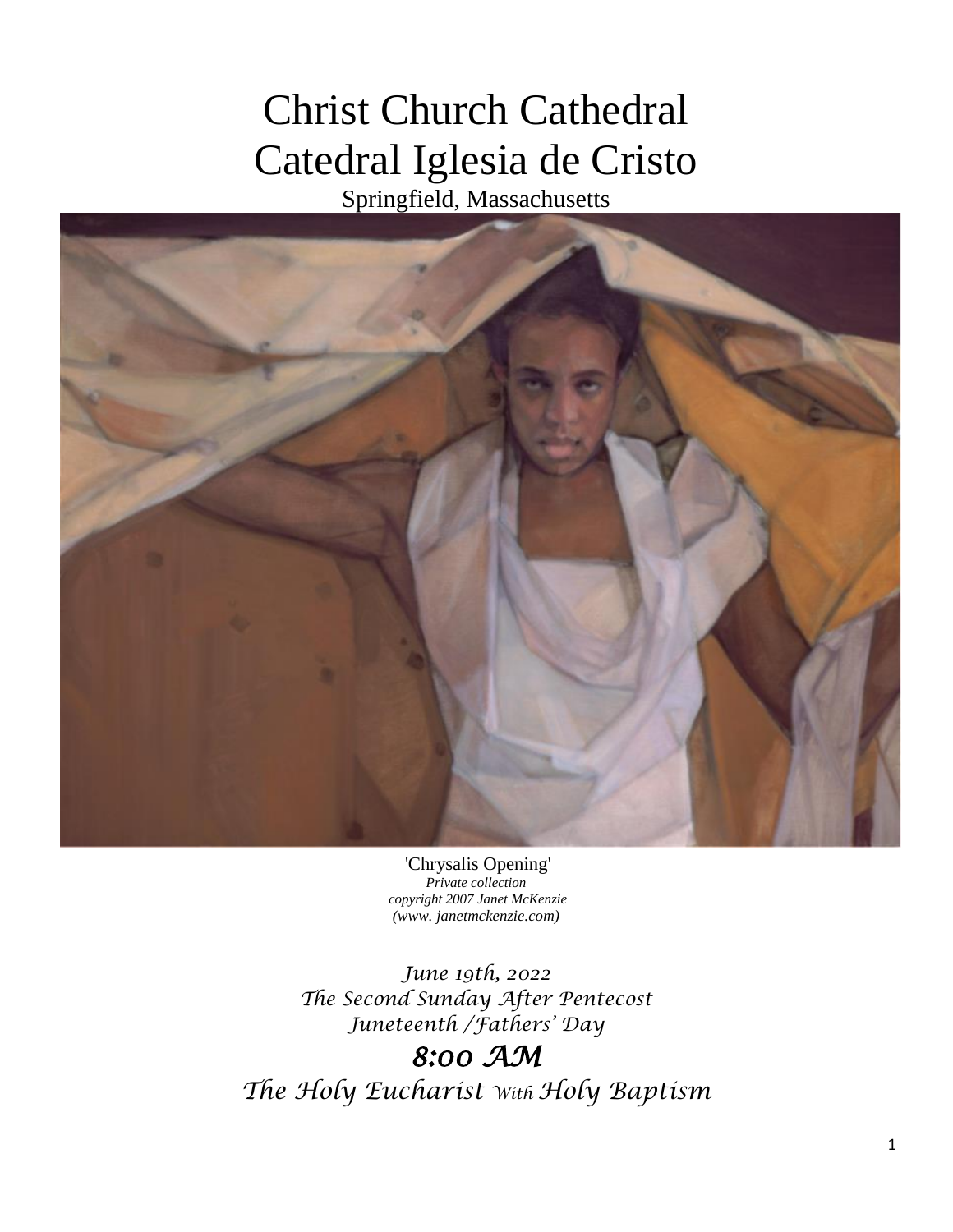# **8:00 AM**

The Holy Baptism of Mya Sevaeh Griffith

The people standing, the Celebrant says

# Blessed be God: Father, Son, and Holy Spirit. People **And blessed be his kingdom, now and for ever. Amen.**

The Celebrant then continues

 There is one Body and one Spirit; People **There is one hope in God's call to us;** Celebrant One Lord, one Faith, one Baptism; People **One God and Father of all.** Celebrant The Lord be with you. People **And also with you.**

Celebrant Let us pray.

O Lord, make us have perpetual love and reverence for your holy Name, for you never fail to help and govern those whom you have set upon the sure foundation of your lovingkindness; through Jesus Christ our Lord, who lives and reigns with you and the Holy Spirit, one God, for ever and ever. *Amen.*

People **Amen.**

**The First Lesson** *Isaiah 43:1-2*

But now thus says the Lord, he who created you, O Jacob, he who formed you, O Israel: Do not fear, for I have redeemed you; I have called you by name, you are mine. When you pass through the waters, I will be with you; and through the rivers, they shall not overwhelm you; when you walk through fire you shall not be burned, and the flame shall not consume you.

> The Word of the Lord. People **Thanks be to God.**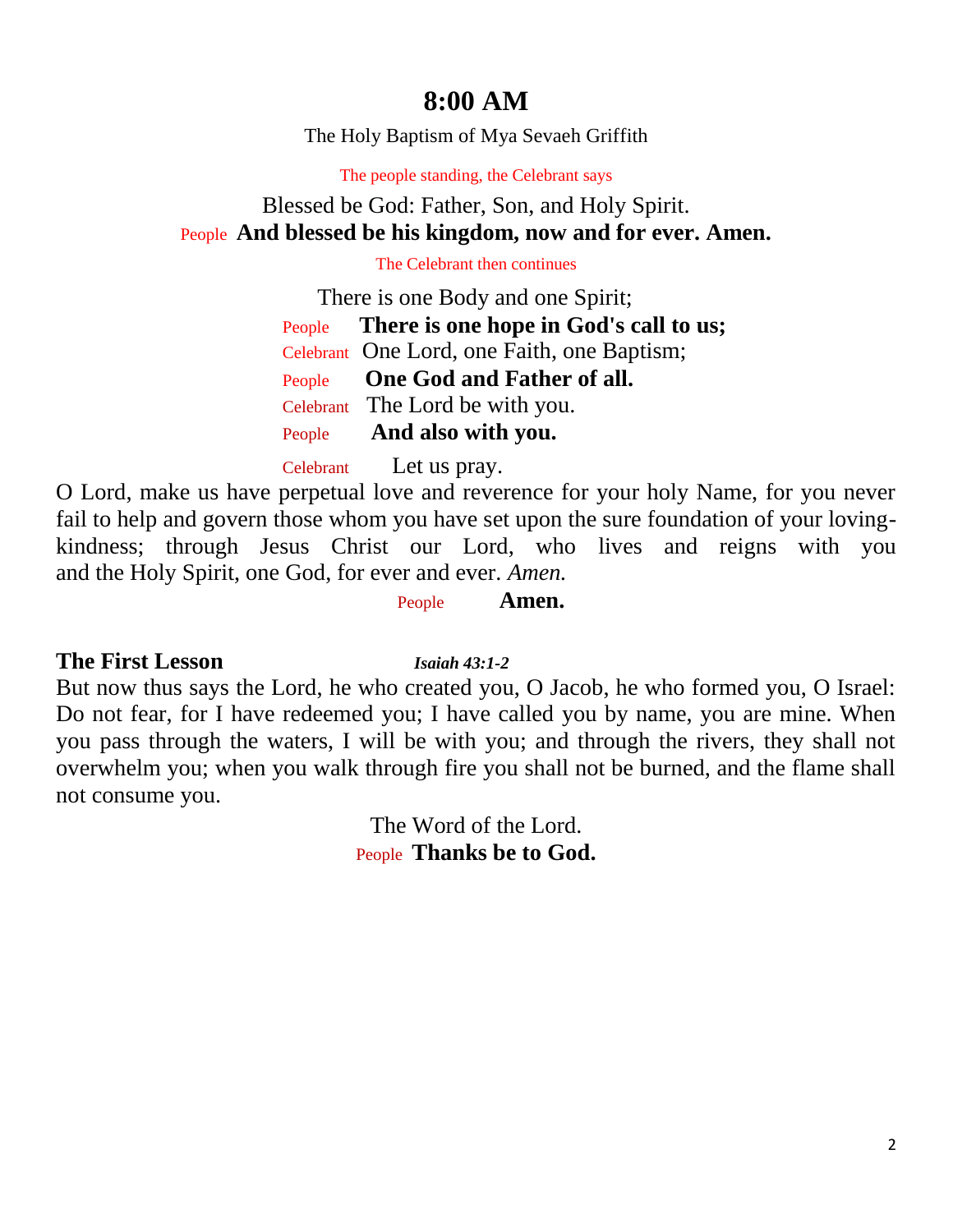### **The Second Lesson** *Galatians 3:23-29*

Now before faith came, we were imprisoned and guarded under the law until faith would be revealed. Therefore the law was our disciplinarian until Christ came, so that we might be justified by faith. But now that faith has come, we are no longer subject to a disciplinarian, for in Christ Jesus you are all children of God through faith. As many of you as were baptized into Christ have clothed yourselves with Christ. There is no longer Jew or Greek, there is no longer slave or free, there is no longer male and female;

for all of you are one in Christ Jesus. And if you belong to Christ, then you are Abraham's offspring, heirs according to the promise.

> The Word of the Lord. People **Thanks be to God.**

### **The Holy Gospel**

# Gospeler The Holy Gospel of our Lord Jesus Christ according to Luke. People **Glory to you, Lord Christ.**

#### *Luke 8:26-39*

Then they arrived at the country of the Gerasenes, which is opposite Galilee. As he stepped out on land, a man of the city who had demons met him. For a long time he had worn no clothes, and he did not live in a house but in the tombs. When he saw Jesus, he fell down before him and shouted at the top of his voice, 'What have you to do with me, Jesus, Son of the Most High God? I beg you, do not torment me'— for Jesus had commanded the unclean spirit to come out of the man. (For many times it had seized him; he was kept under guard and bound with chains and shackles, but he would break the bonds and be driven by the demon into the wilds.) Jesus then asked him, 'What is your name?' He said, 'Legion'; for many demons had entered him. They begged him not to order them to go back into the abyss. Now there on the hillside a large herd of swine was feeding; and the demons begged Jesus to let them enter these. So he gave them permission. Then the demons came out of the man and entered the swine, and the herd rushed down the steep bank into the lake and was drowned. When the swineherds saw what had happened, they ran off and told it in the city and in the country. Then people came out to see what had happened, and when they came to Jesus, they found the man from whom the demons had gone sitting at the feet of Jesus, clothed and in his right mind. And they were afraid. Those who had seen it told them how the one who had been possessed by demons had been healed. Then all the people of the surrounding country of the Gerasenes asked Jesus to leave them; for they were seized with great fear. So he got into the boat and returned. The man from whom the demons had gone begged that he might be with him; but Jesus sent him away, saying, 'Return to your home, and declare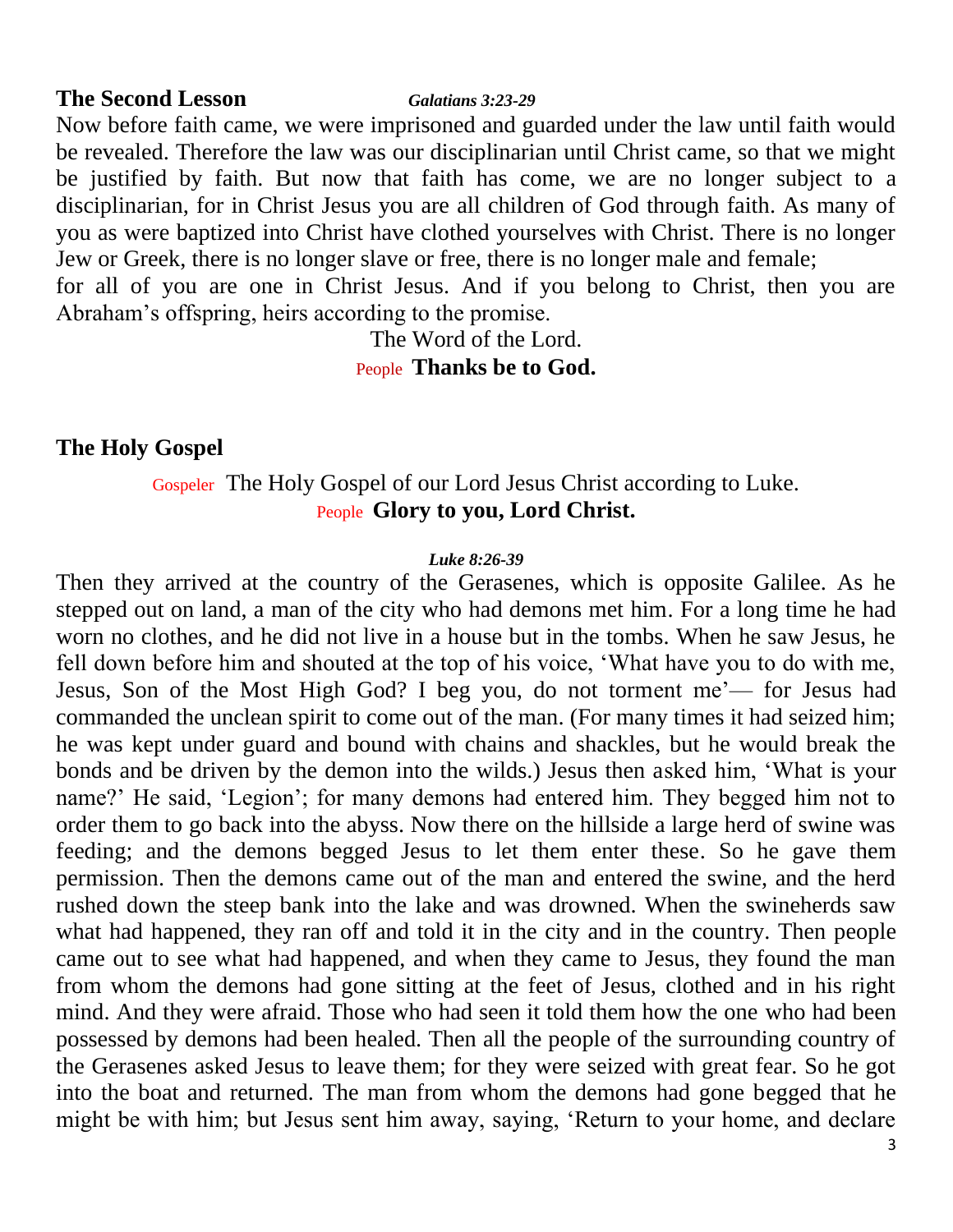how much God has done for you.' So he went away, proclaiming throughout the city how much Jesus had done for him.

> Gospeler The Gospel of the Lord. People **Praise to you, Lord Christ.**

# **The Homily**

### **The Presentation**

# Celebrant The Candidate for Holy Baptism will now be presented. Parents and Godparents **I present Mya Sevaeh Griffith to receive the Sacrament of Baptism.**

|           | Celebrant Will you be responsible for seeing that Mya<br>is brought up in the Christian faith and life?<br>Parents and Godparents I will, with God's help. |
|-----------|------------------------------------------------------------------------------------------------------------------------------------------------------------|
|           | Celebrant Will you by your prayers and witness help her to grow<br>into the full stature of Christ?<br>Parents and Godparents I will, with God's help.     |
| Celebrant | Do you renounce Satan and all the spiritual forces<br>of wickedness that rebel against God?<br>Parents and Godparents I renounce them.                     |
| Celebrant | Do you renounce the evil powers of this world<br>which corrupt and destroy the creatures of God?<br>Parents and Godparents I renounce them.                |
| Celebrant | Do you renounce all sinful desires that draw you<br>from the love of God?<br>Parents and Godparents I renounce them.                                       |
| Celebrant | Do you turn to Jesus Christ and accept him as your<br>Savior?<br>Parents and Godparents I do.                                                              |
| Celebrant | Do you put your whole trust in his grace and love?<br>Parents and Godparents I do.                                                                         |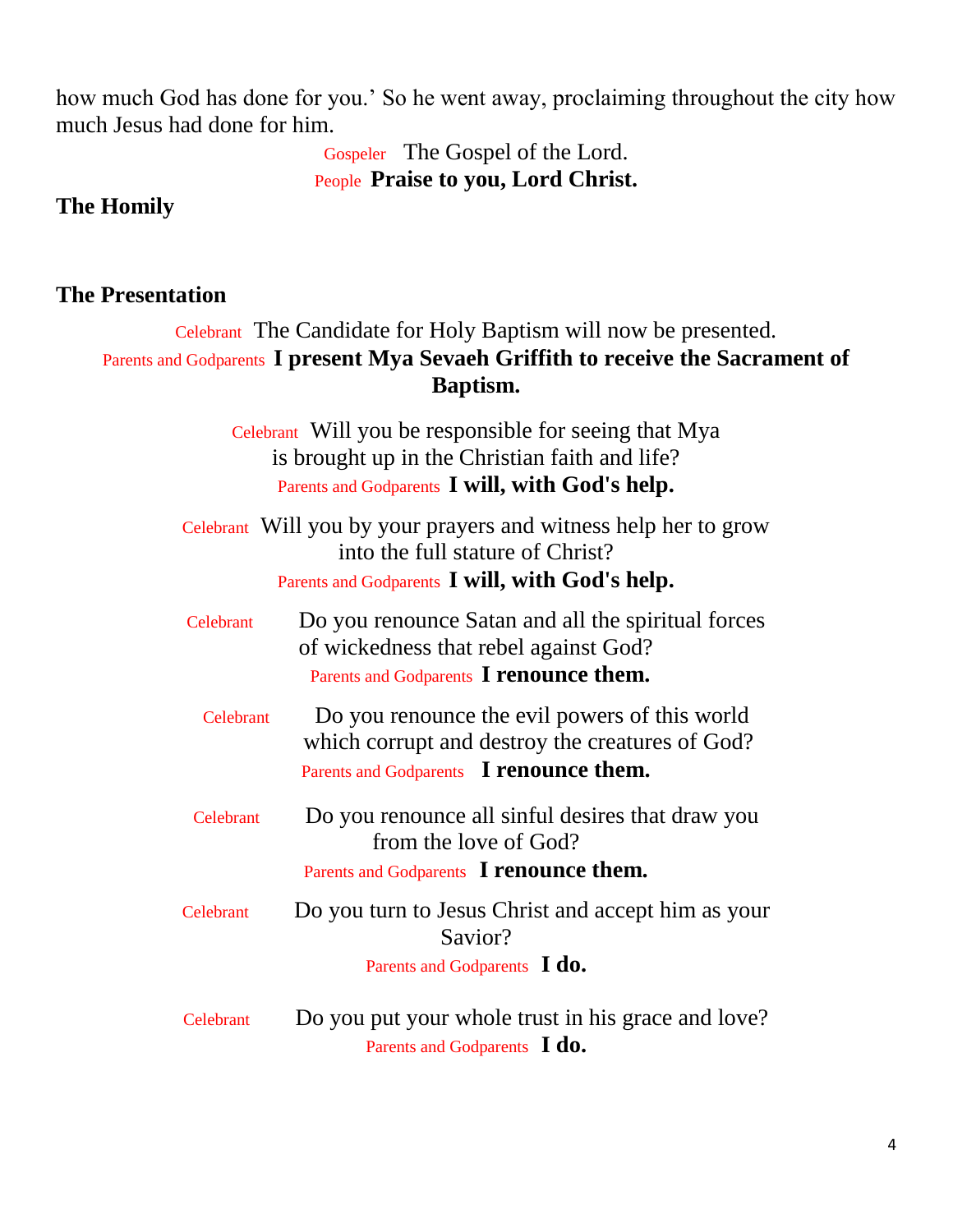# Celebrant Do you promise to follow and obey him as your Lord?

#### Parents and Godparents **I do.**

Celebrant Will you who witness these vows do all in your power to support Mya in her life in Christ? People **We will.**

Celebrant Let us now renew our own baptismal covenant. Do you believe in God the Father? People **I believe in God, the Father almighty, creator of heaven and earth.**

Celebrant Do you believe in Jesus Christ, the Son of God? People **I believe in Jesus Christ, his only Son, our Lord. He was conceived by the power of the Holy Spirit and born of the Virgin Mary. He suffered under Pontius Pilate, was crucified, died, and was buried. He descended to the dead. On the third day he rose again. He ascended into heaven, and is seated at the right hand of the Father. He will come again to judge the living and the dead.**

Celebrant Do you believe in God the Holy Spirit? People **I believe in the Holy Spirit, the Holy Catholic Church, the Communion of Saints, the forgiveness of sins, the resurrection of the body, and the life everlasting.**

Celebrant Will you continue in the apostles' teaching and fellowship, in the breaking of the bread, and in the prayers? People **I will, with God's help.**

Celebrant Will you persevere in resisting evil and whenever you fall into sin, repent and return to the Lord? People **I will, with God's help.**

> Celebrant Will you proclaim by word and example the Good News of God in Christ? People **I will, with God's help.**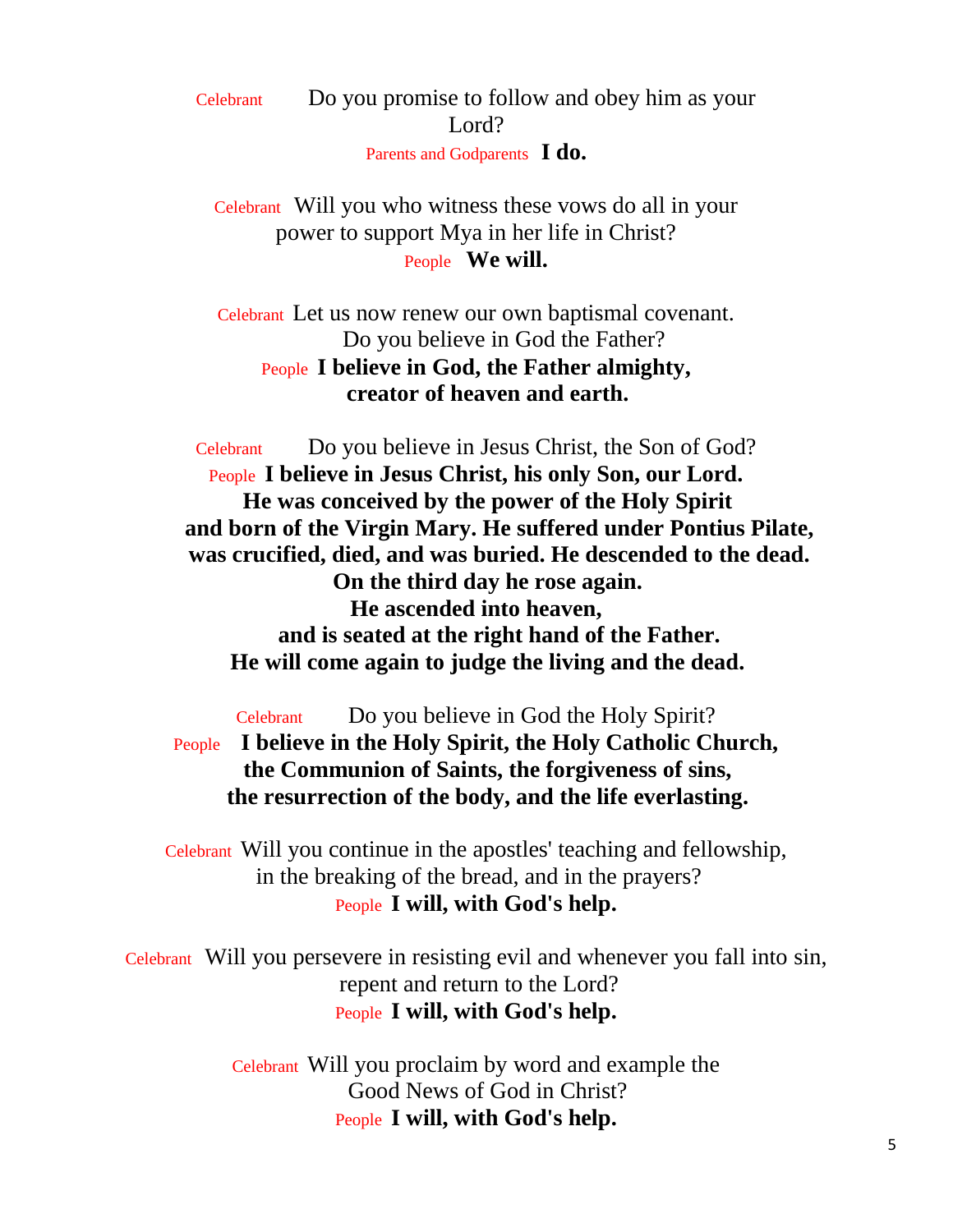Celebrant Will you seek and serve Christ in all persons, loving your neighbor as yourself? People **I will, with God's help.**

Celebrant Will you strive for justice and peace among all people, and respect the dignity of every human being? People **I will, with God's help**.

#### **Prayers for the Candidate**

Celebrant Let us now pray for Mya who is to receive the Sacrament of new birth.

Leader Deliver her, O Lord, from the way of sin and death. People **Lord, hear our prayer.**

> Leader Open her heart to your grace and truth. People **Lord, hear our prayer.**

Leader Fill her with your holy and life-giving Spirit. People **Lord, hear our prayer.**

Leader Keep her in the faith and communion of your holy Church. People **Lord, hear our prayer.**

Leader Teach her to love others in the power of the Spirit. People **Lord, hear our prayer.**

Leader Send her into the world in witness to your love. People **Lord, hear our prayer.**

Leader Bring her to the fullness of your peace and glory. People **Lord, hear our prayer.**

Celebrant Grant, O Lord, that all who are baptized into the death of Jesus Christ your Son may live in the power of his resurrection and look for him to come again in glory; who lives and reigns now and forever.

People **Amen.**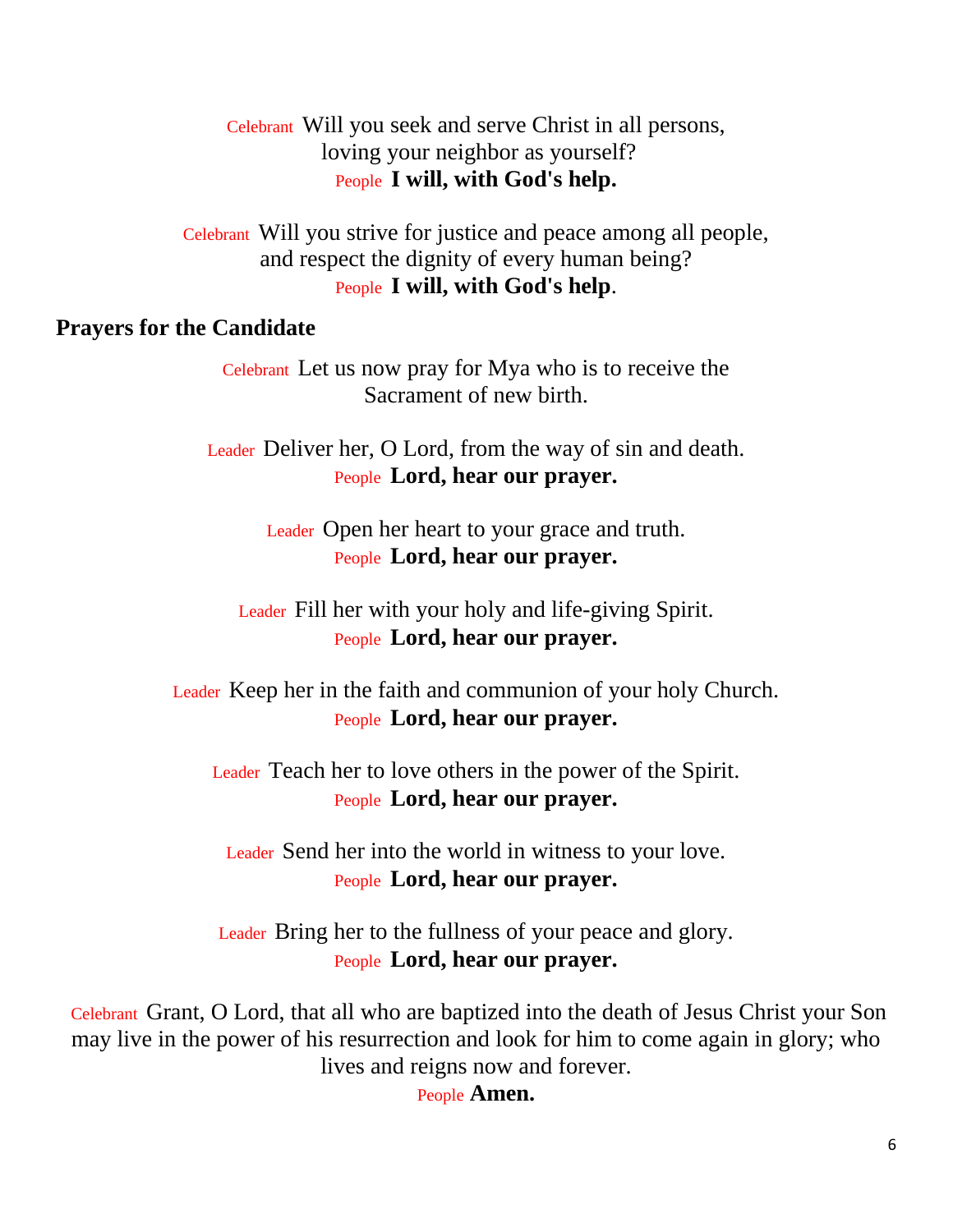Celebrant The Lord be with you. People **And also with you.** Celebrant Let us give thanks to the Lord our God. People **It is right to give him thanks and praise**. Celebrant We thank you, Almighty God, for the gift of water. Over it the Holy Spirit moved in the beginning of creation. Through it you led the children of Israel out of their bondage in Egypt into the land of promise. In it your Son Jesus received the baptism of John and was anointed by the Holy Spirit as the Messiah, the Christ, to lead us, through his death and resurrection, from the bondage of sin into everlasting life. We thank you, Father, for the water of Baptism. In it we are buried with Christ in his death. By it we share in his resurrection. Through it we are reborn by the Holy Spirit. Therefore in joyful obedience to your Son, we bring into his fellowship those who come to him in faith, baptizing them In the Name of the Father, and of the Son, and of the Holy Spirit. *At the following words, the Celebrant touches the water, saying* Now sanctify  $\mathcal F$  this water, we pray you, by the power of your Holy Spirit, that those who here are cleansed from sin and born again may continue for ever in the risen life of Jesus Christ our Savior. To him, to you, and to the Holy Spirit, be all honor and glory, now and for ever. All Amen.

# *The Sacrament of Holy Baptism*

Celebrant Name this child.

*The child's given names are to be said clearly for the celebrant and all to hear. As water is poured over the child's crown the Celebrant says* 

Mya Sevaeh, I Baptize you in the Name of the Father, and of the Son, and of the Holy Spirit. **Amen.**

> *Then the Priest places a hand on the person's head, with Chrism marking on the forehead the sign of the cross saying*

Mya Savaeh,  $\mathcal{F}$  you are sealed by the Holy Spirit in Baptism and marked as Christ's own for ever. **Amen.**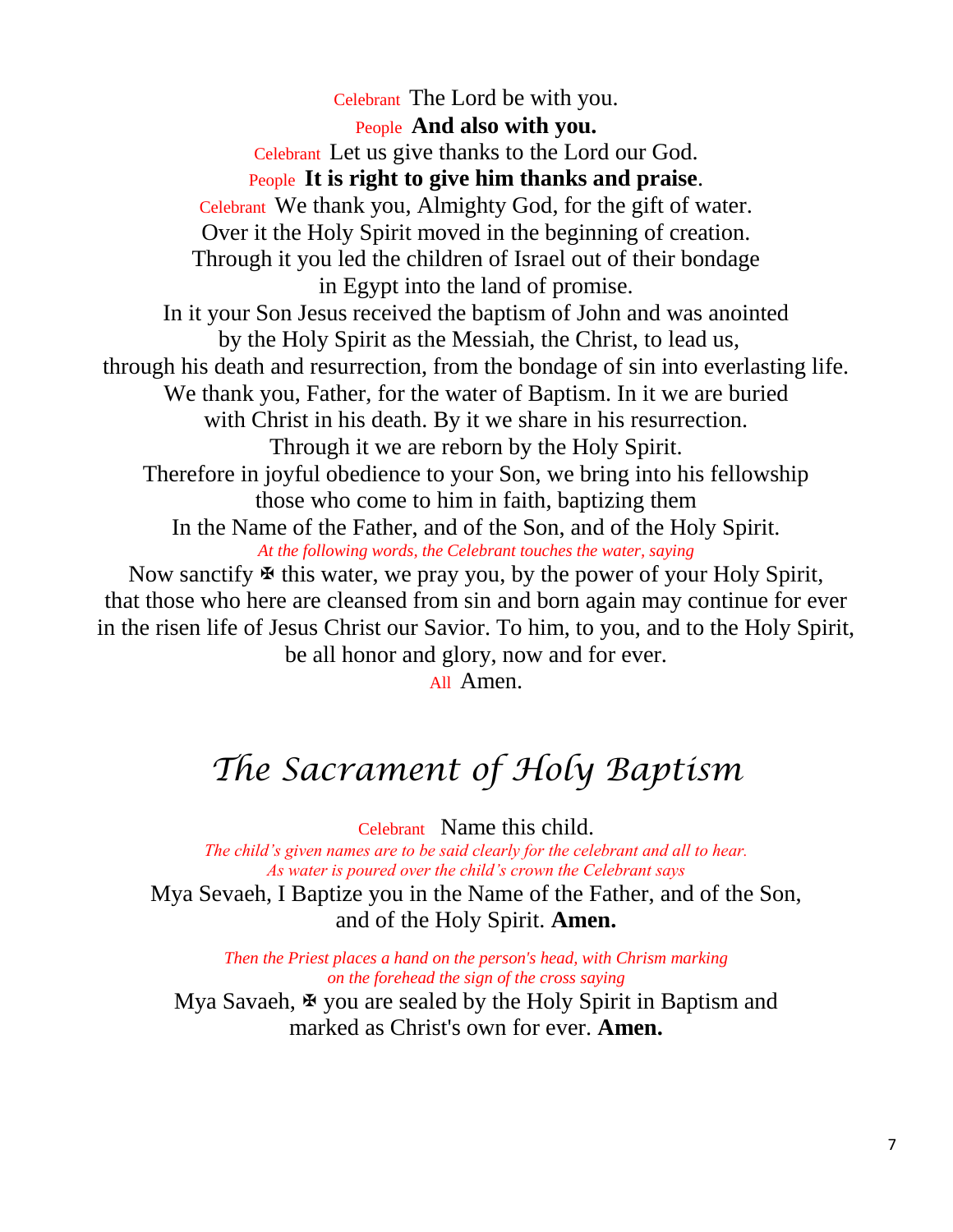Celebrant Let us pray. Heavenly Father, we thank you that by water and the Holy Spirit you have bestowed upon this your servant the forgiveness of sin, and have raised her to the new life of grace. Sustain her, O Lord, in your Holy Spirit. Give her an inquiring and discerning heart, the courage to will and to persevere, a spirit to know and to love you, and the gift of joy and wonder in all your works. Amen.

Celebrant Let us welcome the newly baptized.

Celebrant and People **Mya, we receive you into the household of God. Confess the faith of Christ crucified, proclaim his resurrection, and share with us in his eternal priesthood. Celebrant I present to you the newest Christian in the world, Mya Sevaeh Griffith Applause is appropriate**

**Announcements**

# **Prayers of Repentance and Thanksgiving**

*Marking the observance of Juneteenth and Fathers' Day today*

Merciful Father, loving Son and life-breathing Holy Spirit, forgive our sins and the sins of our humanity. In our focus on self, we have been blind to the pain and suffering of our neighbors and to the systematic injustices in our culture. Most loving God, open our eyes to the sins of racism and racial privilege and open our hearts to your ways of love. May we walk and act with the compassion of Jesus Christ, who strode among the disadvantaged and offered a new kind of hope. Glory be to you! Amen

Lord God, we honor our fathers of family, faith and society and the friendship of those who have been in some way fathers and mentors to us. Give us grateful hearts for all who mirror your providing and nurturing love, grace and goodness, O God. We give you thanks and praise, heavenly Father; through Jesus Christ your only-begotten Son: Sender of your Holy Spirit and our Brother, Savior and Lord. Amen.

Lord Jesus Christ, you said to your apostles, "Peace I give to you; my own peace I leave with you:" Regard not our sins, but the faith of your Church, and give to us the peace and unity of that heavenly City, where with the Father and the Holy Spirit you live and reign, now and for ever. *Amen.*

> Celebrant The peace of the Lord be always with you. People **And also with you**.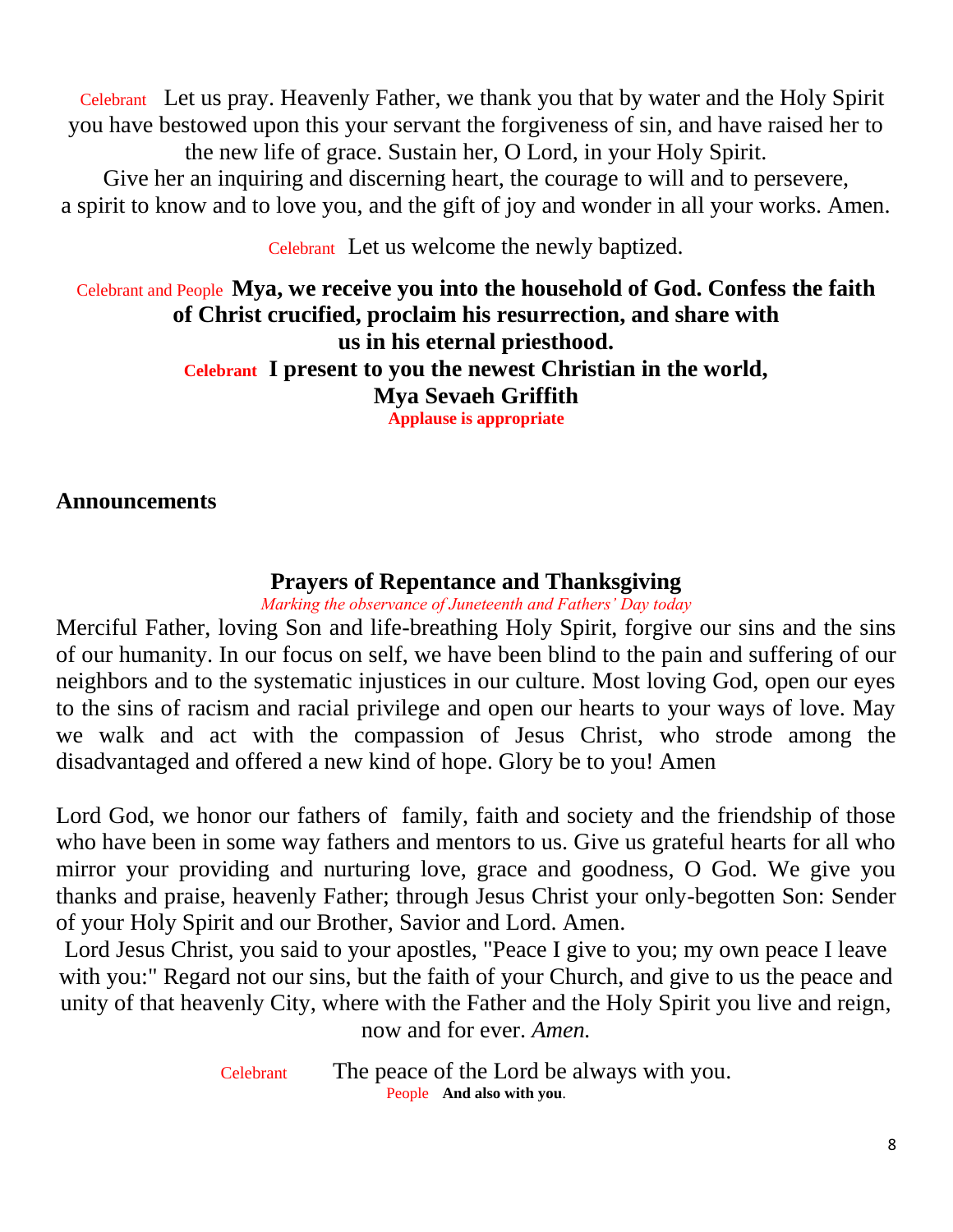# **The Great Thanksgiving**

*This Holy Eucharist is dedicated to the loving memory and repose of the soul of*  **Audrianna Eunique Milller**

Celebrant The Lord be with you. People And also with you. Celebrant Lift up your hearts. People We lift them to the Lord. Celebrant Let us give thanks to the Lord our God. People It is right to give him thanks and praise.

It is truly right, and good and joyful, to give you thanks, all-holy God, Source of life and Fountain of mercy.

You have filled us and all creation with your blessing and fed us with your constant love; you have redeemed us in Jesus Christ and knit us into one Body Through your Spirit you replenish us and call us to fullness of life.

> Therefore, joining our voices with Angels and Archangels and with the faithful of every generation, We lift our voices with all creation as we sing:

All Holy, Holy, Holy Lord, God of power and might, heaven and earth are full of your glory. Hosanna in the highest. Blessed is he who comes in the name of the Lord. Hosanna in the highest.

Celebrant Blessed are you, gracious God, Creator of the universe and giver of life. You formed us in your own image and called us to dwell in your infinite love. You gave the world into our care that we might be your faithful stewards and show forth your bountiful grace. But we failed to honor your image in one another and in ourselves; we would not see your goodness in the world around us; and so we violated your creation, abused one another, and rejected your love. Yet you never ceased to care for us, and prepared the way of salvation for all people.

Through Abraham and Sarah you called us into covenant with you. You delivered us from slavery, sustained us in the wilderness, and raised up prophets to renew your promise of salvation.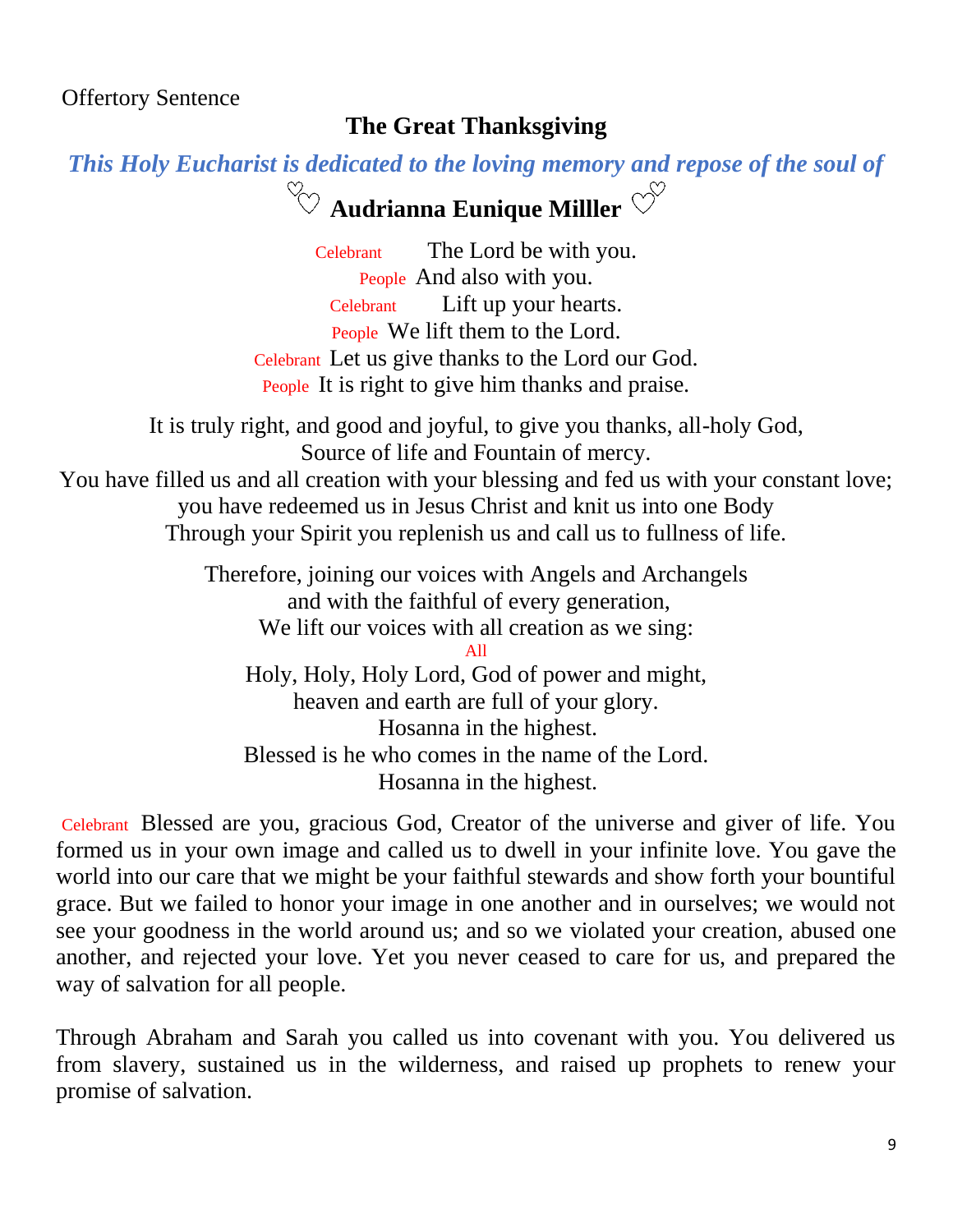Then, in the fullness of time, you sent your eternal Word, made mortal flesh in Jesus. Born into the human family, and dwelling among us, he revealed your glory. Giving himself freely to death on the cross, he triumphed over evil, opening the way of freedom and life.

On the night before he died for us, our Savior Jesus Christ took bread, and when he had given thanks to you, he broke it, and gave it to his friends, and said:

"Take, eat: This is my Body which is given for you."

As supper was ending, Jesus took the cup of wine, and when he had given thanks, he gave it to them and said:

> "Drink this, all of you; This is my Blood of the New Covenant, Which is poured out for you and for all for the forgiveness of sins. Whenever you drink it, do this for the remembrance of me."

Therefore we proclaim the mystery of faith:

All

# **Christ has died. Christ is risen. Christ will come again.**

Celebrant

Remembering his death and resurrection, we now present to you from your creation this bread and this wine. By your Holy Spirit may they be for us the Body and Blood of our Savior Jesus Christ. Grant that we who share these gifts may be filled with the Holy Spirit and live as Christ's Body in the world.

Bring us into the everlasting heritage of your daughters and sons, that with all your saints, past, present, and yet to come, we may praise your Name for ever. Through Christ and with Christ and in Christ in the unity of the Holy Spirit, to you be honor, glory and praise, for ever and ever.

### All **Amen.**

Celebrant And now, as our Savior Christ has taught us, we are bold to say,

All

**Our Father, who art in heaven, hallowed be thy Name, thy kingdom come, thy will be done, on earth as it is in heaven. Give us this day our daily bread. And forgive us our trespasses,**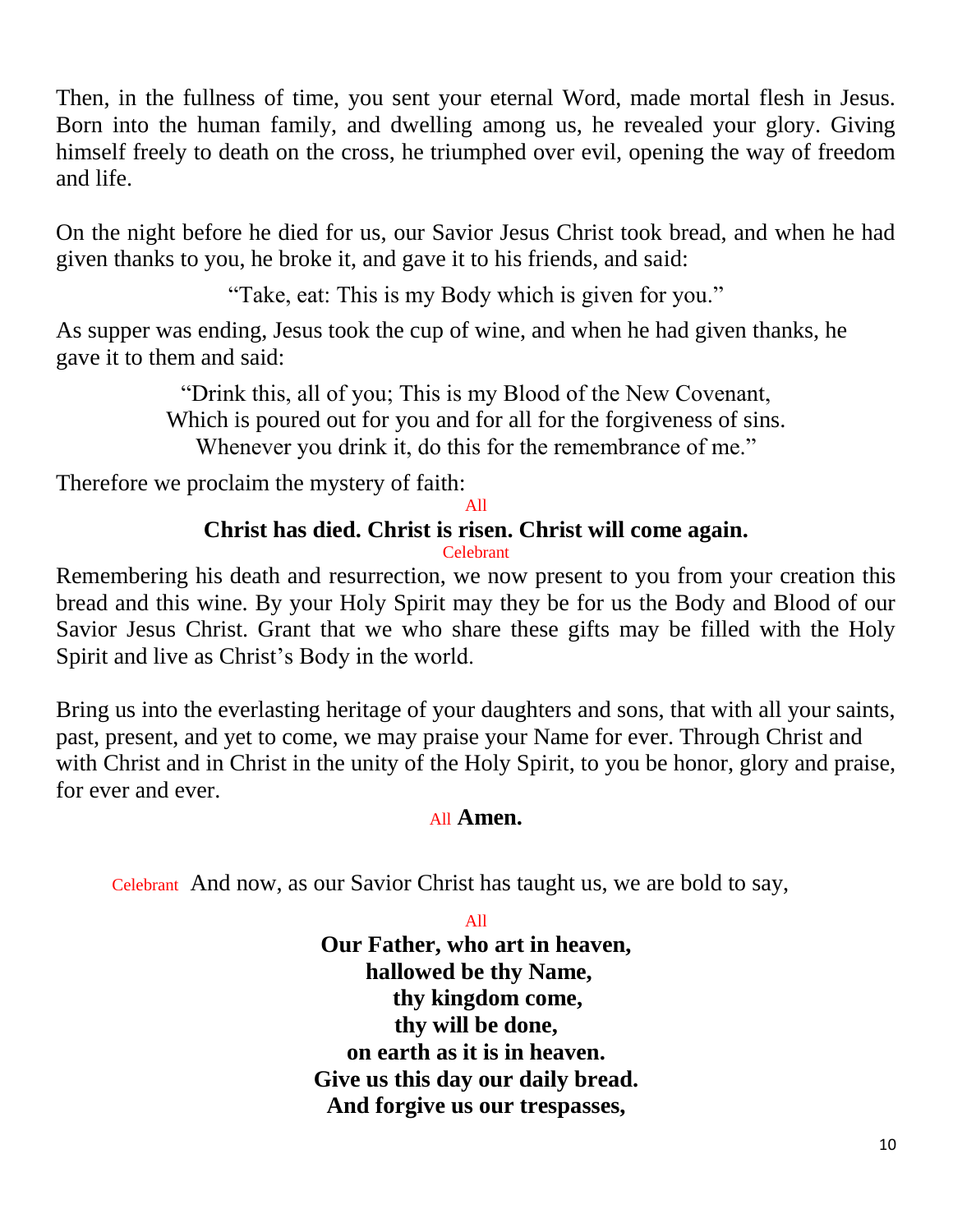**as we forgive those who trespass against us. And lead us not into temptation, but deliver us from evil. For thine is the kingdom, and the power, and the glory, for ever and ever. Amen.**

### **The Breaking of the Bread**

Celebrant Alleluia. Christ our Passover is sacrificed for us; People **Therefore let us keep the feast. Alleluia.** Celebrant The Gifts of God for the People of God. Take them in remembrance that Christ died for you, and feed on him in your hearts by faith, with thanksgiving.

All are invited to receive the Body of Jesus Christ in Communion with us today. After Communion, the Celebrant says

Let us pray. Celebrant and People **Eternal God, heavenly Father, you have graciously accepted us as living members of your Son our Savior Jesus Christ, and you have fed us with spiritual food in the Sacrament of his Body and Blood. Send us now into the world in peace, and grant us strength and courage to love and serve you with gladness and singleness of heart; through Christ our Lord. Amen.**

The Priest offers a Blessing

The Dismissal *(sending*)

**Leader Go in peace to love and serve the Lord. Alleluia. Alleluia. All Thanks be to God. Alleluia, Alleluia!**